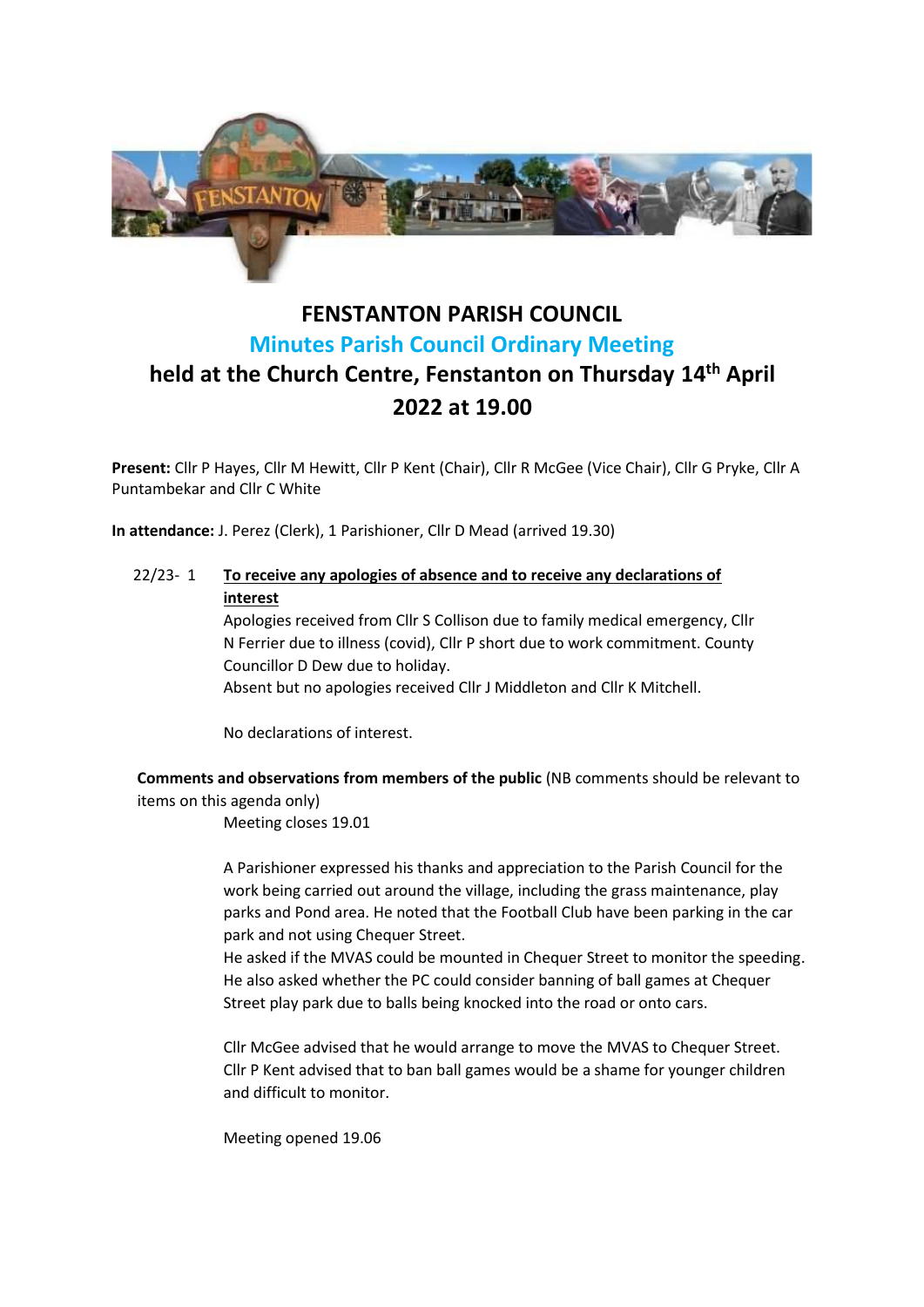# 22/23- 2 **To approve the minutes of the Parish Council Meeting held on Thursday 10th March 2022**

**Cllr G Pryke proposed** that the minutes of the Parish Council meeting held on Thursday 10th March 2022 were a true record of the meeting. **Cllr R McGee** 2<sup>nd</sup>, All Clirs were in favour. RESOLVED that the minutes are approved as a true record

### 22/23- 3 **To receive reports from the County and District Council** No Councillors present at this time.

## 22/23- 4 **Parish Council - Election results and to give thanks to Cllrs stepping down, for their time and commitment to the Parish Council**

There were nine candidates that stood for Election for the south ward of Fenstanton, there are thirteen seats on the Parish Council, eleven for the south ward and two for the north ward. This means that the Election is uncontested and that the nine candidates have been duly elected and will take office on the signing of declaration of acceptance to office at the Annual Parish Council Meeting on 12<sup>th</sup> May.

Chairman P Kent took the opportunity to thank those Cllrs that have decide not to stand for re-election.

# 22/23- 5 **LHI Chequer Street – recommendation from the GP committee to approve a contingency of £3,000.**

Cllr P Kent, Cllr R McGee and the Clerk attended a virtual meeting with CCC Highways Projects team to discuss this project. The project team informed the Cllrs that there may be further costs and wanted confirmation that the PC would be willing to cover these if required. Plans have just been sent through, there are some checks to be carried out regarding utilities and root protection for the Trees to be planted. **Cllr G Pryke proposed** that the Parish Council approve a contingency of £3,000, **Cllr C white 2nd, All Cllrs were in favour. RESOLVED** that the Parish Council approved a contingency of £3,000 for this project.

# 22/23- 6 **Discuss and approve the estimated cost from Barr Ellison for the legal work required for the Glebe Allotment lease £1,750 - £2,250.**

In order to complete the legalities of the S106 for the Glebe Allotments the Parish Council will need to engage legal representation. **Cllr R McGee proposed** that the Parish Council approve the costs to ensure the Parish Council has the correct legal representation on this matter, Cllr G Pryke 2<sup>nd</sup>, **All Cllrs were in favour**. **RESOLVED to approve the expenditure for legal representation**. Cllr R McGee now represents the PC on the Allotment steering group. Further discussion regarding the Fencing around the allotments will be discussed at the next GP meeting.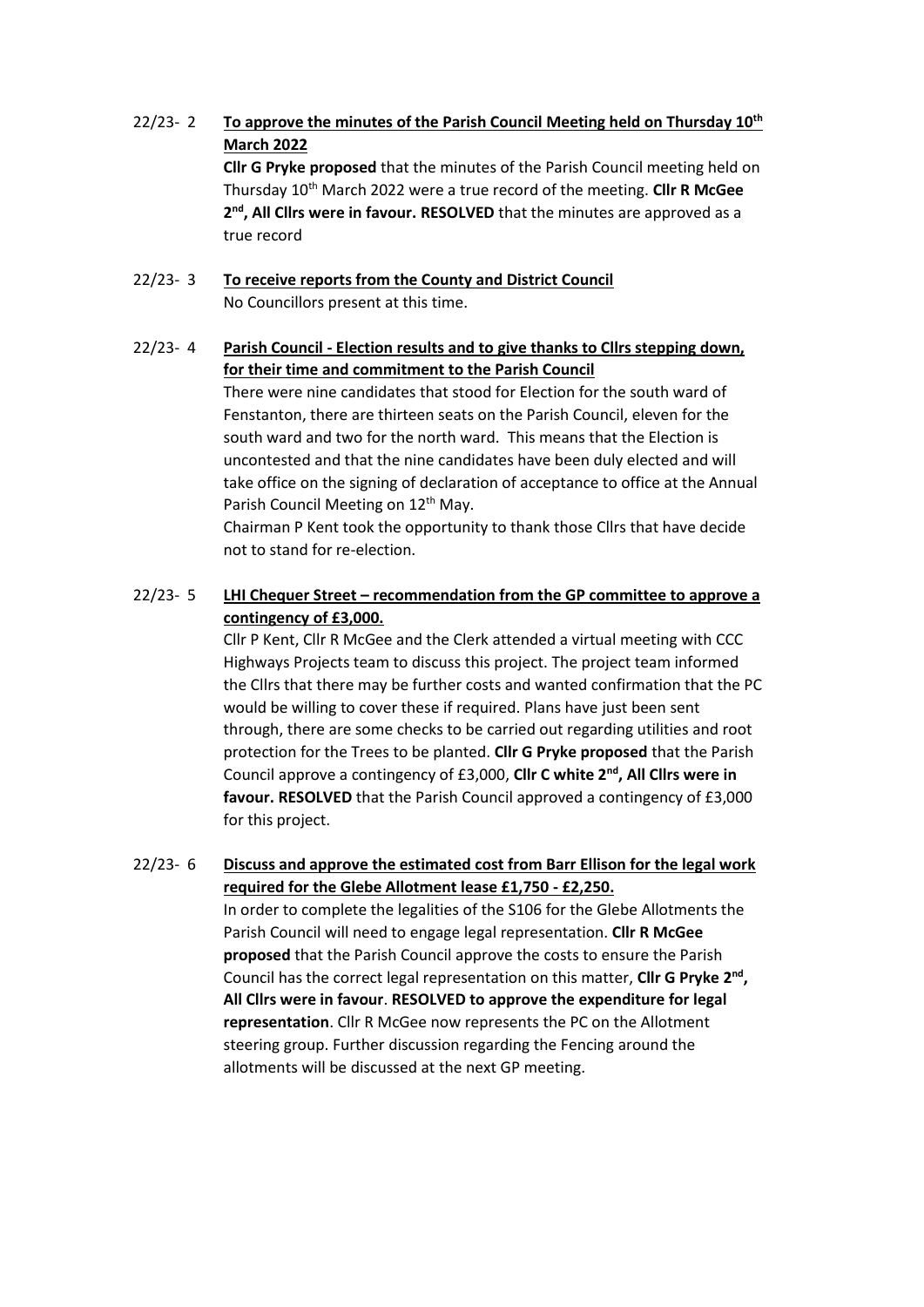22/23- 7 **Discuss and decide on additions to the PC Insurance cover highlighted at internal audit for personal accident and business interruption cover – additional £81.00 and consider cyber security insurance - £299.99** It was agreed that the PC should include the personal accident and business interruption cover on the insurance policy. As the PC currently has data breach response included it was agreed that the cyber security was not required at this time. **Cllr P Hayes proposed** that personal accident and business interruption cover be included at a cost of £81.00, **Cllr M Hewitt 2nd , All Cllrs were in favour**. **RESOLVED that the Parish Council include personal accident and business interruption cover**.

#### 22/23- 8 **Playpark – repair updates**

Work to repair the surface surrounding the wooden apparatus at Chequer Street has now been completed. Once on site the contactors found that there were further repairs required to the surface and this was at a cost of £400.00, in the absence of the Clerk and the Chair, Cllr R McGee (Vice Chair) and Cllr G Pryke approved the extra cost. The Clerk asked the PC to ratify this decision. **Cllr P Kent proposed** that the extra costs of £400.00 are officially approved and ratified, **Cllr R McGee 2nd, All Cllrs were in favour. RESOLVED that the extra cost of £400.00 is approved**. MI Gardeners have informed the Clerk that they are now unable to carry out the work required at the Metal Park to remove the rotting wood and infill and seed. Cllr G Pryke will speak to another handyman to see if he is able to complete the job for the same cost as originally quoted.

# 22/23- 9 **Discuss and decide on response to Huntingdonshire PPS - Parish & Town Council Survey**

The Clerk will complete the survey.

# 22/23- 10 **Discuss and decide on request from Citizens Advice Rural Cambs for a donation**

**Cllr P Kent proposed** that the Clerk enquires whether other local Parish Councils are making a donation, **Cllr M Hewitt 2nd, All Cllrs were in favour. RESOLVED to ask other Councils.**

22/23- 11 **Discuss and decide whether to adopt the LGA Model Code of Conduct Cllr P Kent proposed** that Fenstanton Parish Council adopt the LGA Model Code of Conduct to take effect from May 2022, **Cllr R McGee 2nd, All Cllrs were in favour. RESOLVED to adopt the LGA Model Code of Conduct with effect from May 2022.**

#### 22/23- 12 **Tree Planting/ Hampton Park**

Cllr R McGee advised that the working party would like to get a professional to draw up a planting plan, he has received a quote but is waiting on further quotations, this would also include a topographical survey. The estimated costs would be approximately £2,500 in total. **Cllr R McGee proposed** that the Parish Council approve a spend of up to £2,500 for a professional planting scheme and topographical survey to be carried out, **Cllr G Pryke 2nd, All Cllrs**